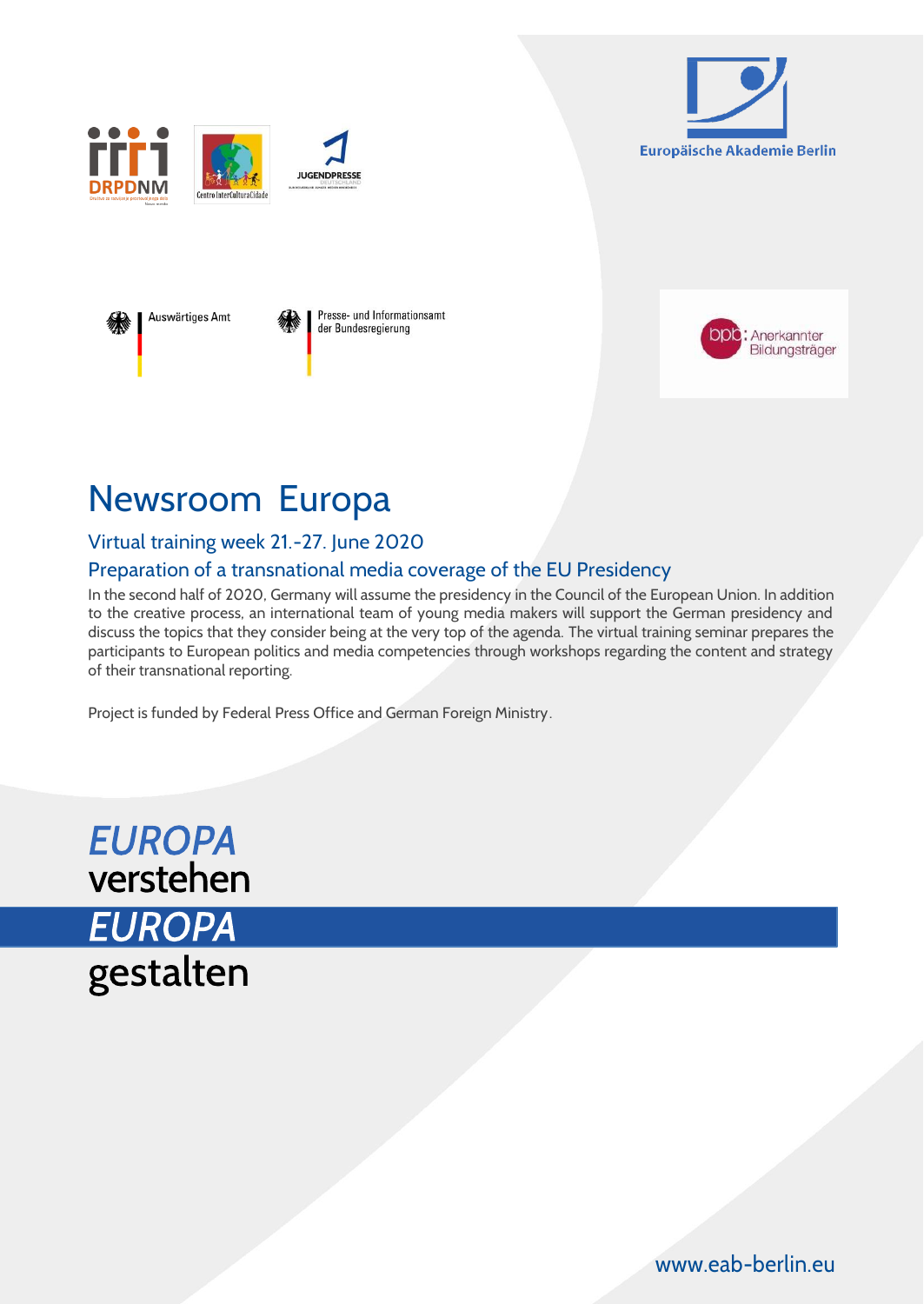### Day 1, 21. June 2020, Get-to-Know

| $10:00 - 11:00$ | Welcome to the virtual room<br>Greetings - Introduction of the project partners<br><b>RENATE KREKELER-KOCH</b><br>European Academy Berlin (EAB)             |
|-----------------|-------------------------------------------------------------------------------------------------------------------------------------------------------------|
| $11:00 - 11:15$ | Break and moving to OFD room                                                                                                                                |
| $11:15 - 12:30$ | Get-to-Know Activities<br><b>Online Facilitated Dialog (OFD)</b><br>PHILIPP MÖCKLINGHOFF<br>Erasmus+ Virtual Exchange                                       |
| $14:00 - 14:30$ | Presentation of the training program<br>RENATE KREKELER-KOCH, EAB                                                                                           |
| $14:30 - 15:30$ | Presentation of national research Moderation:<br>ANDREJA PETROVIC<br>Društvo za razvijanje prostovoljnega dela Novo Mesto, Slowenien                        |
| $15:30 - 15:40$ | <b>Break</b>                                                                                                                                                |
| $15:40 - 17:00$ | Role of Jugendpresse Deutschland e.V. in the project<br>Responsibilities, Wishes, Expectations<br><b>DENNIS BELTCHIKOW</b><br>Jugendpresse Deutschland e.V. |

# Day 2, 22. June 2020, German European Policy

| $10:00 - 10:30$ | Welcome und Check-in of the day<br><b>MÁRIO ALVES</b><br>Centro InterculturaCidade, Lissabon, Portugal      |
|-----------------|-------------------------------------------------------------------------------------------------------------|
| $10:30 - 11:15$ | Workshop: German European Policy<br>DR. WERONIKA PRIESMEYER-TKOCZ<br>Vice director, European Academy Berlin |
| $11:15 - 11:30$ | <b>Break</b>                                                                                                |
| $11:30 - 12:45$ | Workshop: Expert interviews<br><b>LOUISA ZWENGER</b><br>Mobile Media Academy                                |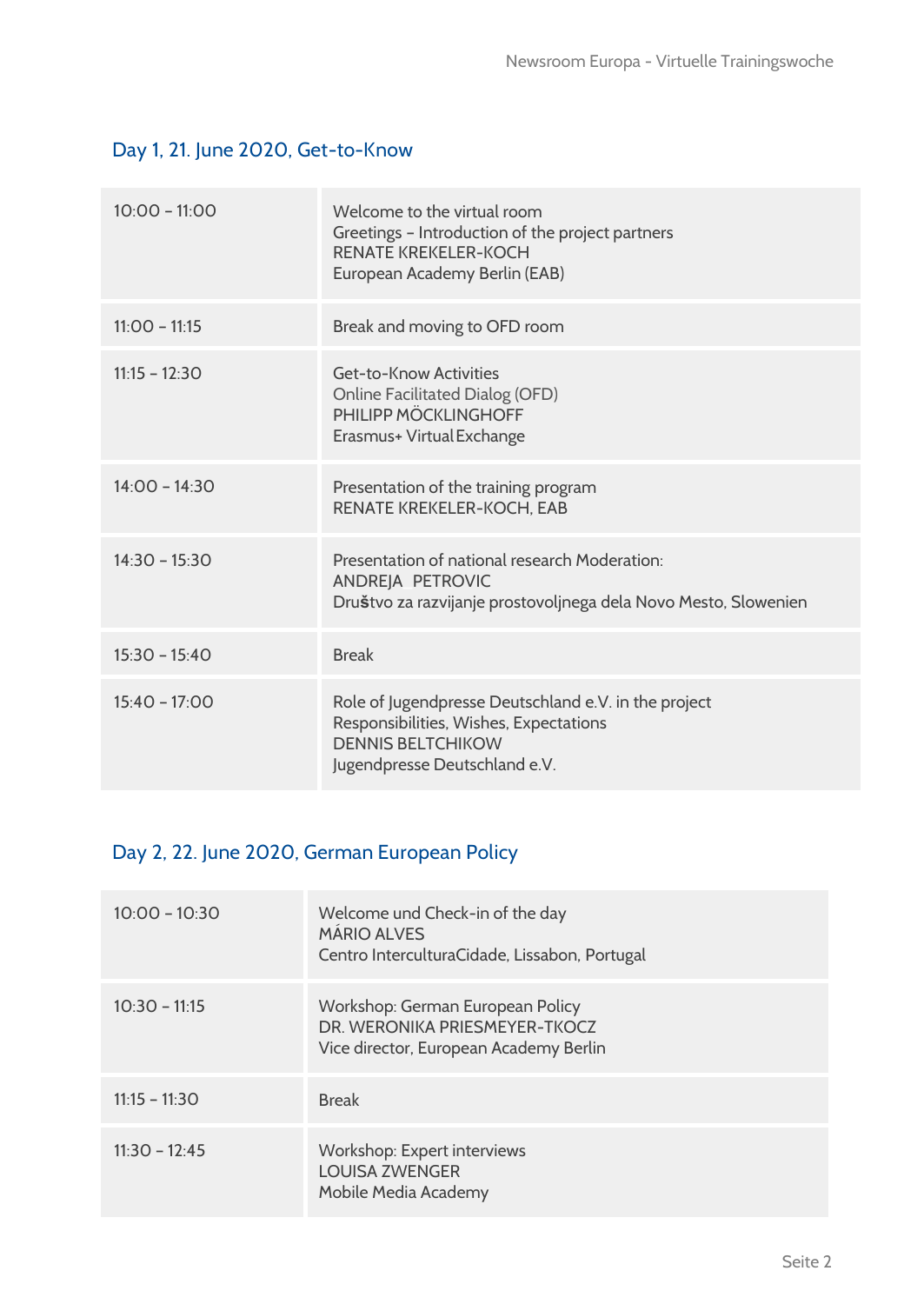| $14:00 - 15:00$ | Virtual visits / Interviews<br>NINO KAVELASHVILI, Bündnis Bürgerschaftliches Engagement<br>N.N. German Youth in Europa/<br>N.N. Greenpeace Youth Germany |
|-----------------|----------------------------------------------------------------------------------------------------------------------------------------------------------|
| $15:00 - 17:00$ | <b>Editorial Meeting</b><br>conducted by: DENNIS BELTCHIKOW<br>politikorange                                                                             |
| $17:00 - 18:30$ | Hands on Media in small groups - Writing time individual assistance<br>from editorial team politikorange                                                 |

### Day 3, 23. June 2020,

| $9:00 - 9:30$   | Welcome and Check-in<br><b>JERCA B. KRANJEC</b><br>Društvo za razvijanje prostovoljnega dela Novo Mesto, Slovenia |
|-----------------|-------------------------------------------------------------------------------------------------------------------|
| $9:30 - 11:00$  | Workshop: Journalistic forms of expression<br><b>LOUISA ZWENGER</b><br>Mobile Media Academy                       |
| $11:00 - 11:10$ | <b>Break</b>                                                                                                      |
| $11:10 - 12:10$ | Workshop: German EU-Presidency<br><b>RENATE KREKELER-KOCH</b><br>European Academy Berlin                          |
| $14:00 - 15:00$ | Virtual Visit German Foreign Ministry<br>Interview with<br>MICHAEL ROTH, MdB<br>State minister for Europe<br>N.N. |
| $15:00 - 17:00$ | Hands on Media - Writing time<br>Individual assistance from the editorial team politikorange                      |
| $17:00 - 18:00$ | <b>Editorial meeting</b><br>conducted by: DENNIS BELTCHIKOW<br>politikorange                                      |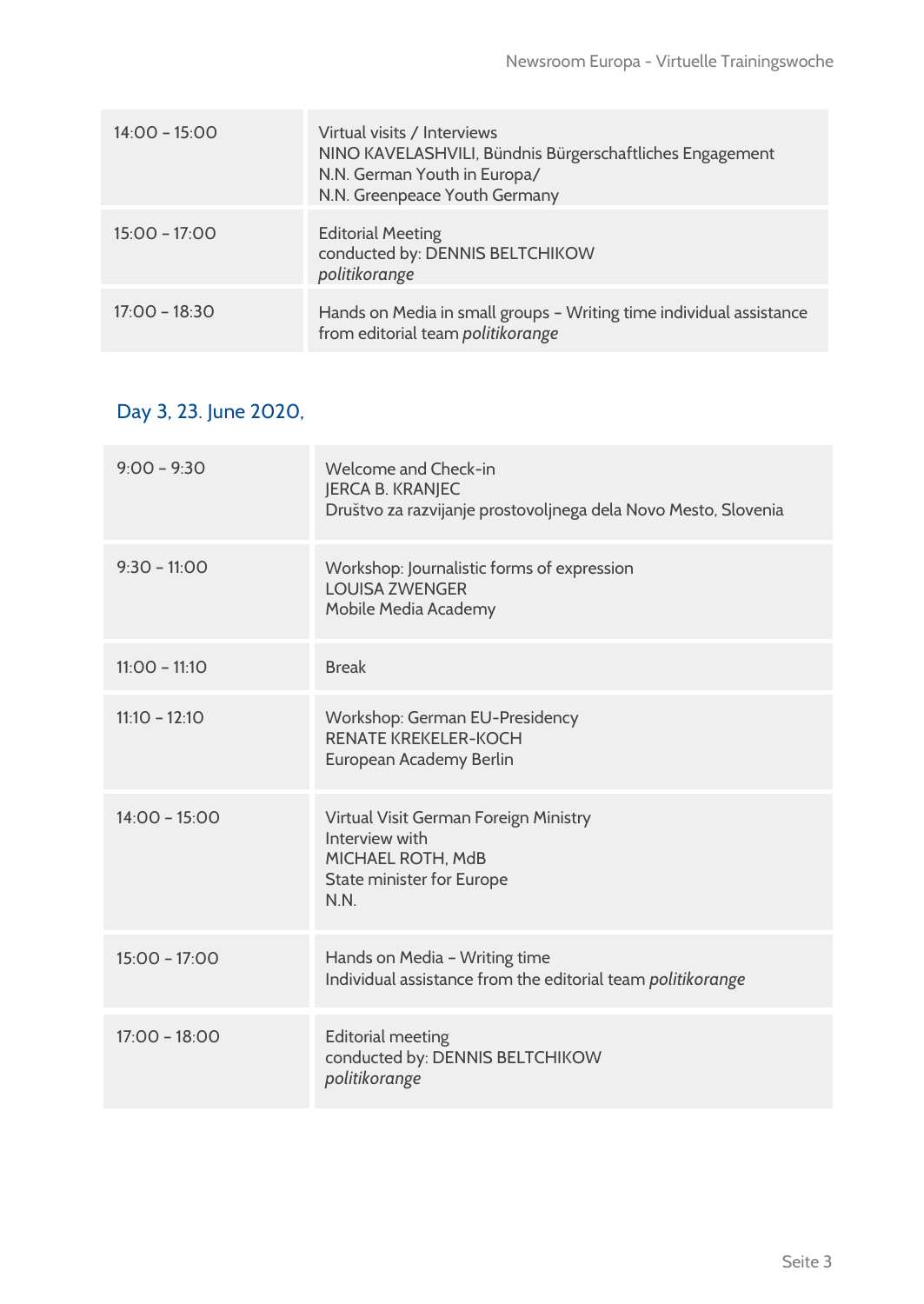# Day 4, 24. June 2020 Transnational reporting

| $10:00 - 10:30$ | Welcome and Check-in<br><b>MÁRIO ALVES</b><br>Centro InterculturaCidade, Lissabon                                                                                                                                                                |
|-----------------|--------------------------------------------------------------------------------------------------------------------------------------------------------------------------------------------------------------------------------------------------|
| $10:30 - 12:00$ | Workshop: Research tools<br><b>LOUISA ZWENGER</b><br>Mobile Media Academy                                                                                                                                                                        |
| $12:00 - 12:10$ | <b>Break</b>                                                                                                                                                                                                                                     |
| $12:10 - 13:00$ | <b>Editorial Meeting</b><br>conducted by: DENNIS BELTCHIKOW<br>politikorange                                                                                                                                                                     |
| $14:15 - 16:00$ | Agenda of the Trio-Presidency<br>Webinar with<br><b>FRANC BUT</b><br>Ambassadors of Slovenia in Berlin<br><b>FRANCISCO RIBEIRO DE MENEZES</b><br>Ambassador of Portugal in Berlin<br>Moderation: RENATE KREKELER-KOCH<br>European Academy Berlin |
| 16:00-16:15     | <b>Break</b>                                                                                                                                                                                                                                     |
| $16:15 - 18:00$ | Hands on Media - Writing time<br>Individual assistance from the editorial team politikorange                                                                                                                                                     |
| $18:00 - 19:00$ | Feedback session led by participants                                                                                                                                                                                                             |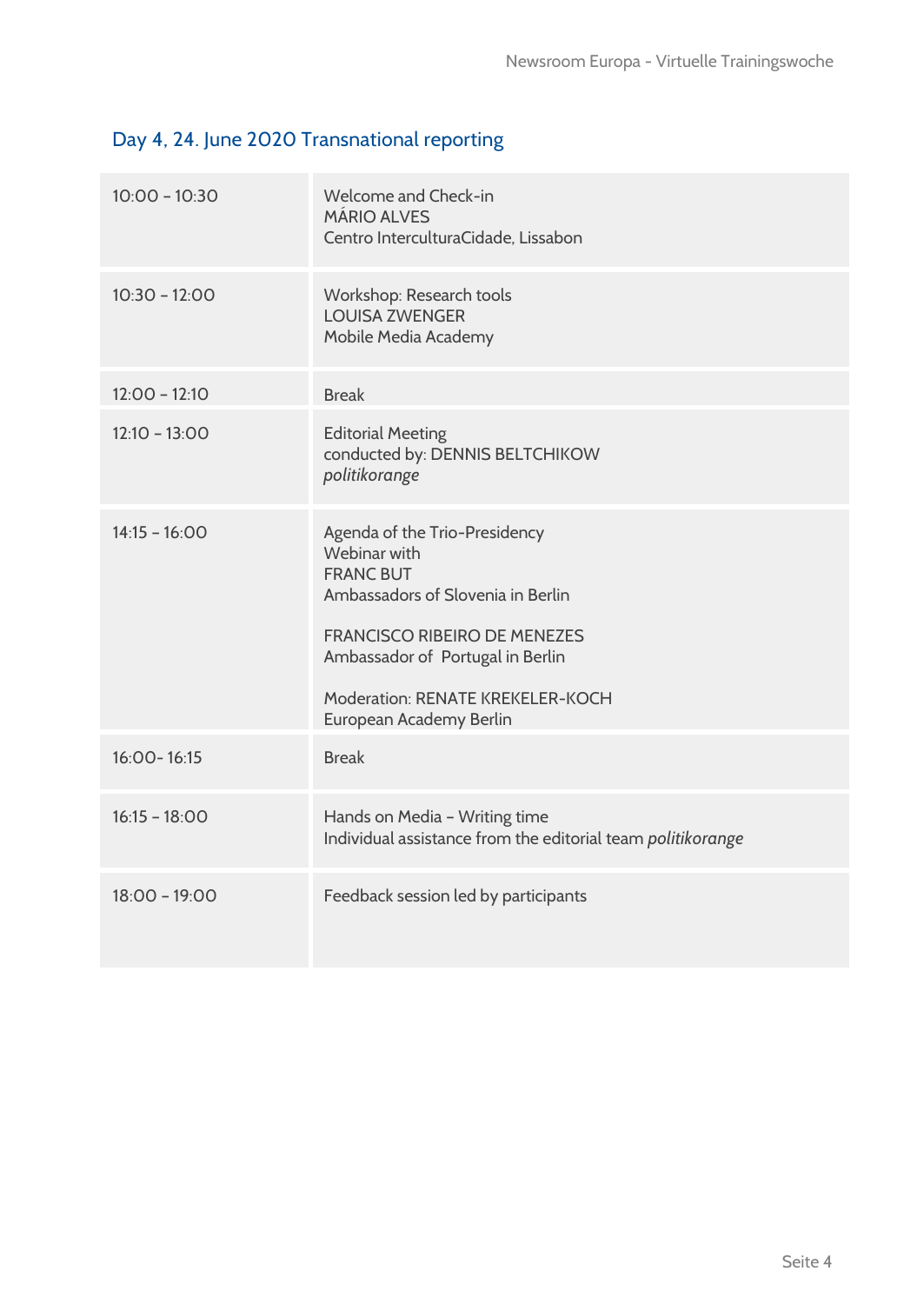### Day 5, 25. June 2020,

| $10:00 - 11:00$ | <b>Editorial meeting</b><br>conducted by: DENNIS BELTCHIKOW<br>politikorange                                                                                                                                                                                                                                 |
|-----------------|--------------------------------------------------------------------------------------------------------------------------------------------------------------------------------------------------------------------------------------------------------------------------------------------------------------|
| $11:00 - 12:30$ | Research / Interviews in separate groups<br>AXEL STAMMBERGER, BMSFSJ Referent<br>Referat 504 - Europäische und internationale Jugendpolitik<br>DR. SILKE KARCHER, BMU Referatsleiterin<br>Referat IK II 5 "Grundsatzfragen der Europäischen Klima- und<br>Energiepolitik; Neue Marktmechanismen"<br>N.N. BMI |
| $14:00 - 15:30$ | Workshop: European Communication strategy<br><b>LOUISA ZWENGER</b><br>Mobile Media Academy                                                                                                                                                                                                                   |
| $15:30 - 17:30$ | Hands on Media - Writing time<br>Individual assistance from the editorial team politikorange                                                                                                                                                                                                                 |
| $17:30 - 18:30$ | <b>Editorial meeting</b><br>conducted by: DENNIS BELTCHIKOW<br>politikorange                                                                                                                                                                                                                                 |

### Day 6, 26. June 2020,

| $10:00 - 10:15$ | Welcome und Check-in<br><b>RENATE KREKELER-KOCH</b><br>European Academy Berlin |
|-----------------|--------------------------------------------------------------------------------|
| $10:15 - 11:15$ | <b>Editorial meeting</b><br>conducted by: DENNIS BELTCHIKOW<br>politikorange   |
| $11:15 - 11:30$ | <b>Break</b>                                                                   |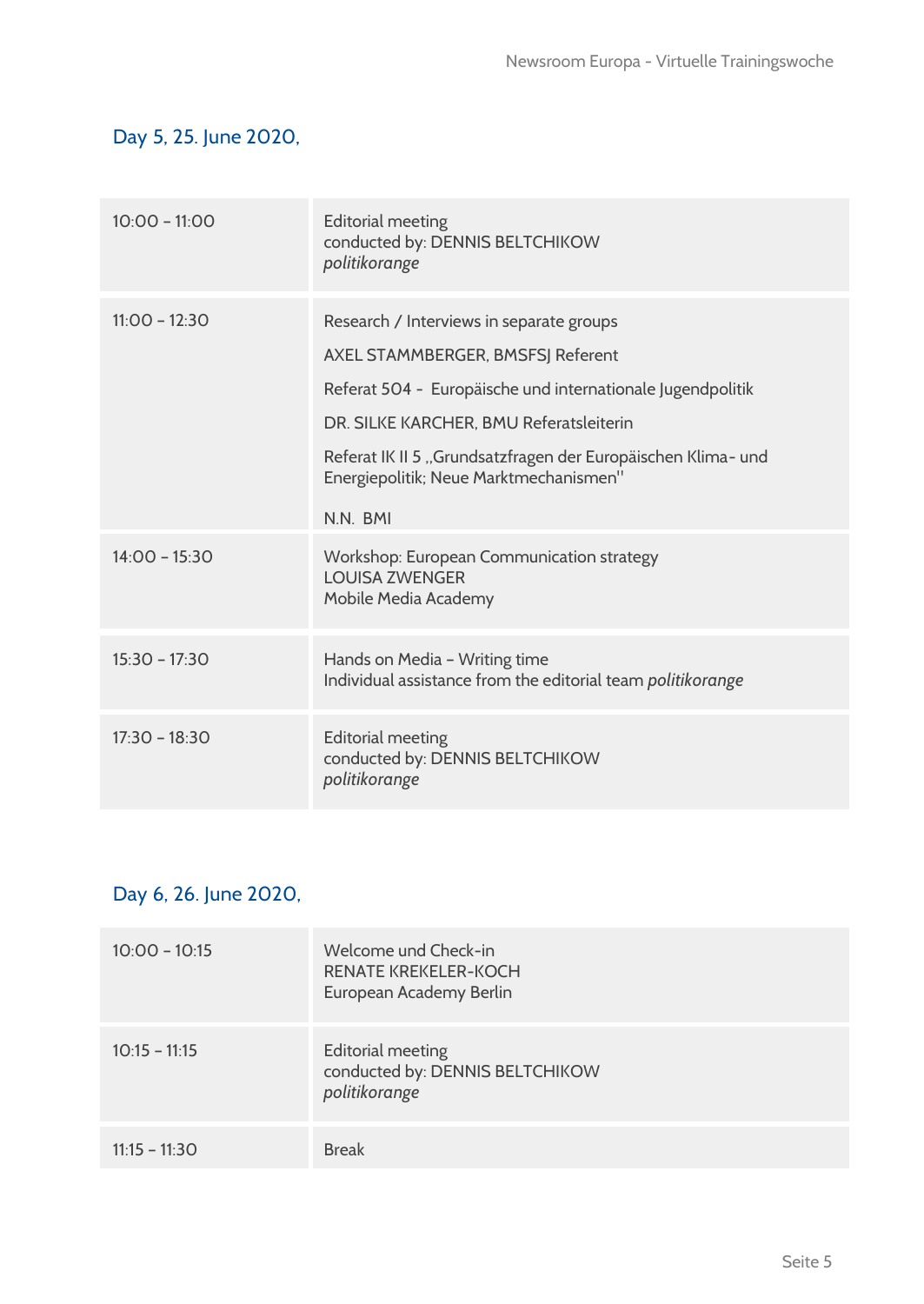| $11:30 - 12:30$ | Virtual visit BMWI Ministry of Economics and Energy<br>Interview with<br><b>Dr. SUSANNE HEGELS</b><br>Referatsleiterin EC1 - Deutsche EU-Ratspräsidentschaft |
|-----------------|--------------------------------------------------------------------------------------------------------------------------------------------------------------|
| $14:00 - 17:30$ | Hands on Media - Writing time<br>Individual assistance from the editorial team politikorange                                                                 |
| $17:30 - 18:30$ | <b>Editorial meeting</b><br>conducted by: DENNIS BELTCHIKOW<br>politikorange                                                                                 |

# Day 7, 27. June 2020,

| $10:00 - 10:30$ | Welcome and Check-in<br><b>JERCA B. KRANJEC</b><br>Društvo za razvijanje prostovoljnega dela Novo Mesto, Slovenia                      |
|-----------------|----------------------------------------------------------------------------------------------------------------------------------------|
| $10:30 - 11:30$ | <b>Editorial meeting</b><br>conducted by: DENNIS BELTCHIKOW<br>politikorange                                                           |
| $11:30 - 13:00$ | Workshop: Layout and finalization<br>1. Output "From the heart of the EU Council presidency"<br><b>LOUISA ZWENGER</b>                  |
| $15:00 - 16:00$ | <b>Feedback and Outlook</b><br><b>Moderation: LOUISA ZWENGER</b>                                                                       |
| $16:00 - 16:15$ | Break and changing room                                                                                                                |
| $16:15 - 18:00$ | That's it? Sustainable working in teams<br><b>Online Facilitated Dialog (OFD)</b><br>PHILIPP MÖCKLINGHOFF<br>Erasmus+ Virtual Exchange |
| $18:00 - 18:10$ | <b>Break</b>                                                                                                                           |
| $18:10 - 18:30$ | Closing to continue<br>Moderation: RENATE KREKELER-KOCH<br>European Academy Berlin                                                     |
| Daily:          | Individual research and interviews will be organized upon request                                                                      |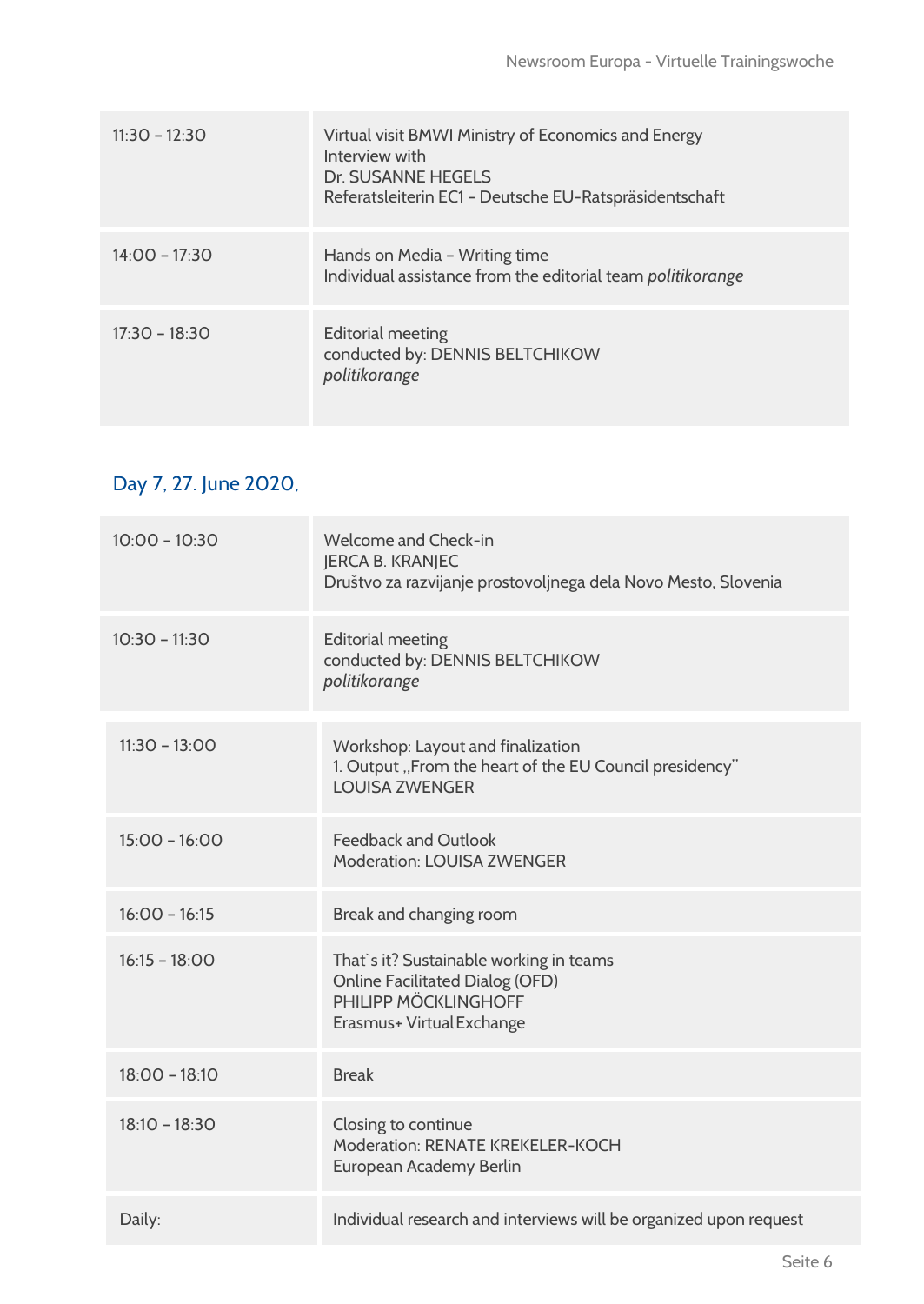### PROJEKTPARTNERS:

DRUŠTVO ZA RAZVIJANJE PROSTOVIJANJE DELA JUGENDPRESSE DEUTSCHLAND E.V. AND ITS NOVO MESTO E-Mail: [mitja.bukovec@drpdnm.org](mailto:mitja.bukovec@drpdnm.org)

CENTRO INTERCULTURACIDADE LISSABON E-Mail: [centro.interculturacidade@gmail.com](mailto:centro.interculturacidade@gmail.com)

#### PROJEKT LEADER

RENATE KREKELER-KOCH Tel.: +49 (0)30 89 59 51 29 Fax: +49 (0)30 89 59 51 95 E-Mail: [rk@eab-berlin.eu](mailto:rk@eab-berlin.eu)

PROJECTS: *politikorange* AND MOBILE MEDIENAKADEMIE E-Mail: [info@jugendpresse.de](mailto:info@jugendpresse.de)

#### SENIOR PROJECT MANAGER

ILONA RATHERT Tel.: +49 30 89 59 51 27 Fax: +49 30 89 59 51 95 E-Mail: [ir@eab-berlin.eu](mailto:ir@eab-berlin.eu)